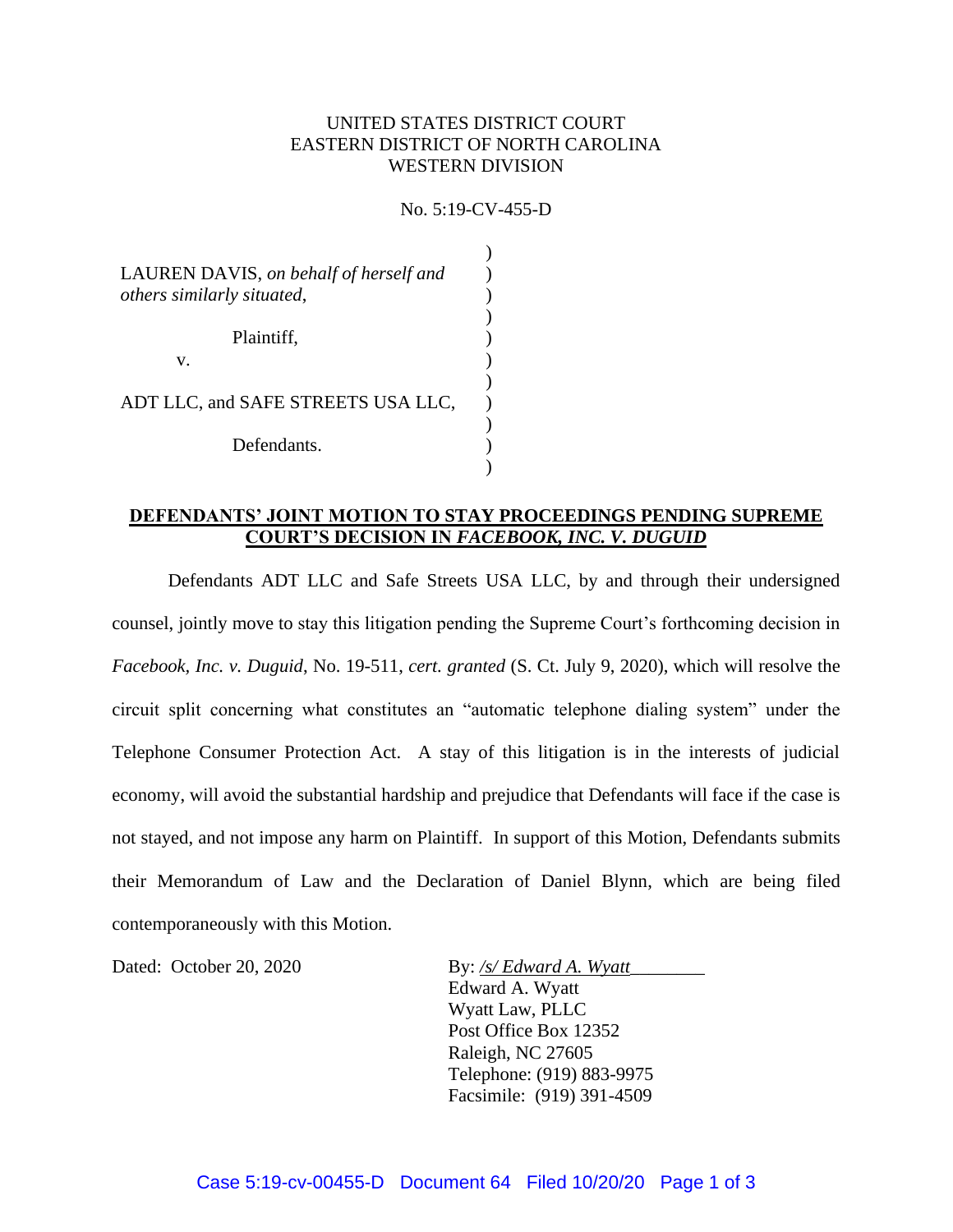Ewyatt@ewayttlaw.com State Bar No. 31888 *Local Civil Rule 83.1(d) Counsel for Defendant ADT LLC*

Daniel S. Blynn VENABLE LLP 600 Massachusetts Ave., NW Washington, DC 20001 Telephone: (202) 344-4000 Facsimile: (202) 344-8300 dsblynn@venable.com

Elizabeth C. Rinehart (*pro hac vice* to be made) VENABLE, LLP 750 E Pratt St, Ste 900 Baltimore, MD 21202 Telephone: (410) 528-4646 Facsimile: (410) 244-7742 lcrinehart@venable.com

### *Counsel for Defendant ADT LLC*

#### By: */s/ Eric G. Sauls*\_\_\_\_\_\_\_

Eric G. Sauls LEWIS BRISBOIS BISGAARD & SMITH, LLP 4101 Lake Boone Trail, Suite 514 Raleigh, NC 27607 Telephone: (202) 344-4000 Facsimile: (202) 344-8300 eric.sauls@lewisbrisbois.com *Local Civil Rule 83.1(d) Counsel for Defendant Safe Streets USA LLC*

David M. Hawthorne LEWIS BRISBOIS BISGAARD & SMITH, LLP 110 S.E. Sixth Street, Suite 2600 Miami, FL 33301 Telephone: (954) 828-0376 Facsimile: (954) 728-1282 david.hawthorne@lewisbrisbois.com

## *Counsel for Defendant Safe Streets USA LLC*